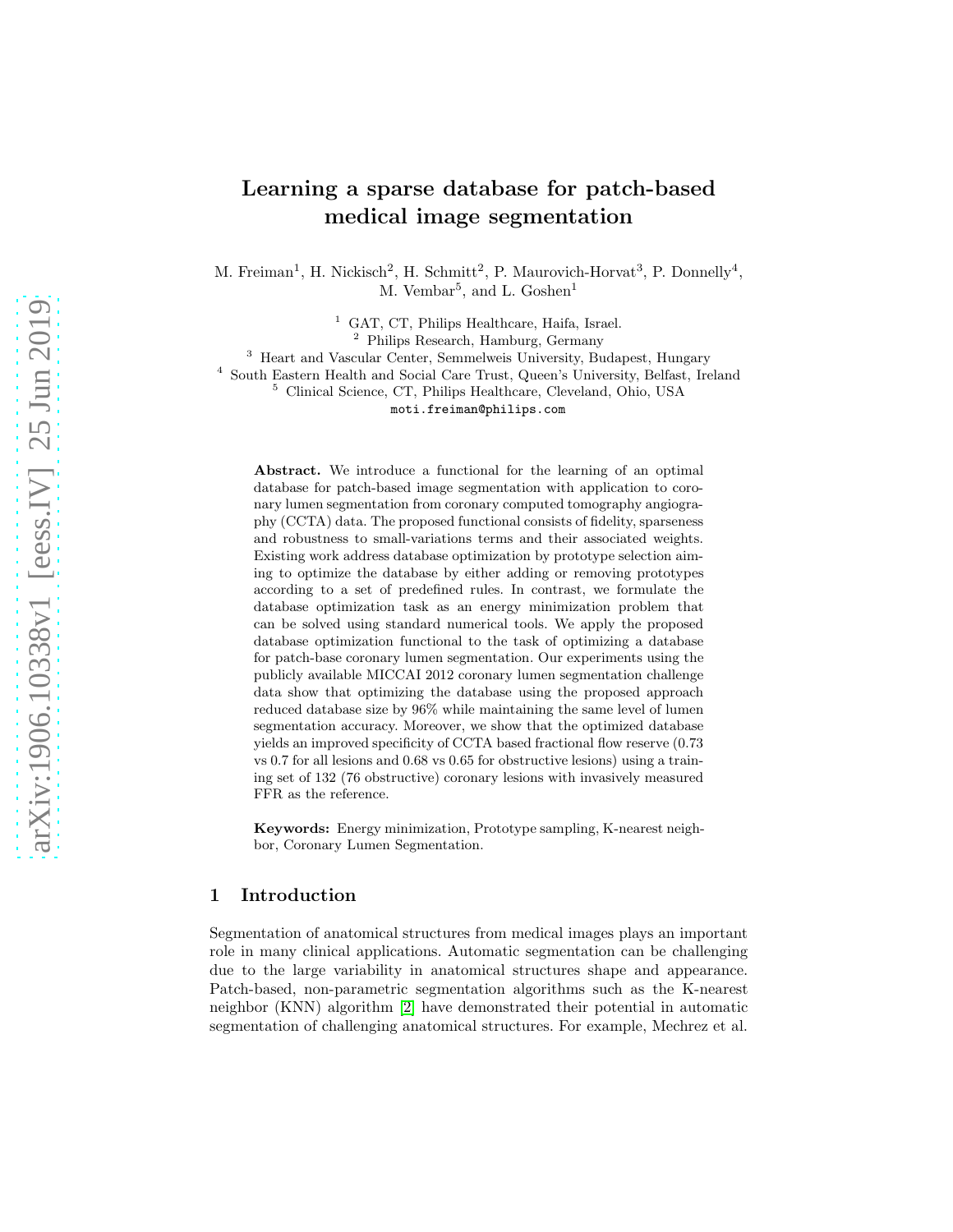[\[7\]](#page-7-1) use the KNN algorithm followed by a spatial consistency refinement step to segment Multiple-Sclerosis lesions from MRI data, and Wang et al. [\[11\]](#page-7-2) demonstrate the potential of KNN algorithm in defining a search-space for improved patch-based segmentation of cardiac MR data and abdominal CT data. Specifically in the cardiovascular domain, Olabarriaga et al [\[9\]](#page-7-3) used the KNN algorithm to steer a model-based segmentation of abdominal aortic aneurysms and more recently, Freiman et al. [\[3\]](#page-7-4) used the KNN algorithm to estimate the likelihood component within a graph min-cut framework for coronary artery lumen segmentation.

While the KNN algorithm has several theoretical and practical advantages [\[2\]](#page-7-0), two main limitations of this algorithm are: 1) large storage to retain the set of examples which defines the training set, and 2) low efficiency due to the re-calculation of the similarity between the test and training samples at each evaluation [\[4\]](#page-7-5).

Among the approaches previously proposed to address these issues, database optimization by prototype selection is an attractive approach as it maintains originally an-notated data rather than generating artificial data. The optimal prototype selection is an NP-hard problem which can be mapped onto a setcover problem and solved using an approximation algorithm [\[1\]](#page-7-6). Alternatively, the prototype selection problem can be relaxed by introducing some order on the prototypes. Then, the prototype selection approaches can be divided into three categories: 1) incremental search, in which the algorithm adds prototypes to the reduced data based on some rule, 2) decremental search in which the algorithm aims to remove prototypes from the database according to some rule, and; 3) hybrid approach which combines both incremental and decremental steps. For a comprehensive review of methods aimed to reduce KNN algorithm storage and computational demand we refer the reader to García et al  $[4]$ .

In this work we formulate the database optimization problem as an energy minimization which enables the optimization using common numerical approaches. Our functional consists of fidelity, sparsity and robustness to small variations terms along with their associated weights. We applied the proposed functional to optimize a database used in Freiman's et al patch-based coronary artery lumen segmentation algorithm [\[3\]](#page-7-4). We evaluated the influence of database optimization on the segmentation performance by means of segmentation accuracy using the publicly available MICCAI 2012 Coronary Lumen Segmentation Challenge Database [\[5\]](#page-7-7). We also evaluated the impact of the database optimization on CCTA based fractional flow reserve (CT-FFR) estimates using a database of 132 coronary lesions with invasively measured FFR as the reference.

Our results show that the database size can be reduced by 96% while maintaining the same level of coronary lumen segmentation accuracy on the MICCAI 2012 Coronary lumen segmentation challenge database [\[5\]](#page-7-7) and even improving the performance of CT-FFR estimates obtained with 3D models generated from the automatic segmentation results.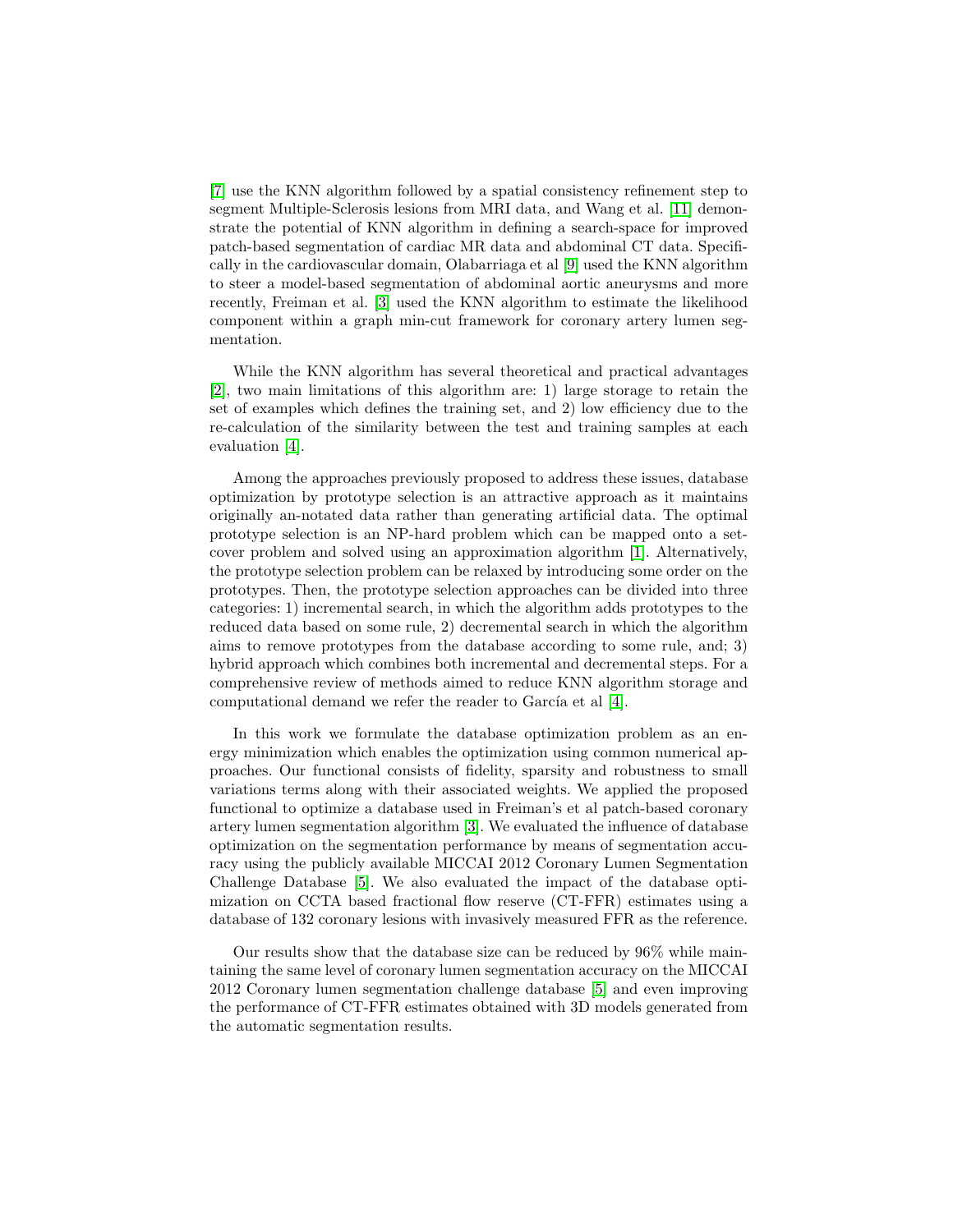# 2 Method

Our goal is to select a subset of prototypes from a given database so that the classification performance for any new sample will be as accurate as possible. The sub-sampled database should represent the full structure of the population with as few prototypes as possible. First, we define a property describing the distribution of the prototypes in the original database. Next, we define a set of parameters used to generate a sub-sampled database, and finally, we formulate the optimal parameter finding as an energy minimization problem.

#### 2.1 Prototype ranking

Inspired by the work of Bein and Tibshirani [\[1\]](#page-7-6), we rank prototypes in the original database according to their location on the manifold. Specifically, we will consider a prototype as located in the center of its class when its neighboring most similar prototypes according to some pre-defined metric are from of the same class and as located on the boundary between classes if it has many neighbors similar samples which are belonging to other from different classes. Formally, for a prototype feature-vector  $x$ , we define the sample ranking score  $R(x)$  as follows:

<span id="page-2-0"></span>
$$
R(\boldsymbol{x}) = \frac{\text{\#NN with other class}}{\text{\#NN with same class}} = \frac{\sum_{k=1}^{K} 1 - \delta(C[\boldsymbol{x}], C[\boldsymbol{x_k}])}{\max(\sum_{k=1}^{K} \delta(C[\boldsymbol{x}], C[\boldsymbol{x_k}]), 1)} \tag{1}
$$

where K is the number of the nearest prototype neighbors  $x_i$  that are similar according to the chosen distance metric,  $C[x_i]$  is the class of  $x_i$ , x is a prototype similar to  $x_i$ , and:

$$
\delta(C[\mathbf{x_i}], C[\mathbf{x_k}]) = \begin{cases} 1, & C[\mathbf{x_i}] = C[\mathbf{x_k}] \\ 0, & C[\mathbf{x_i}] \neq C[\mathbf{x_k}] \end{cases}
$$
(2)

According to this definition  $R(x)$  gets a high value when the prototype x has many similar prototypes from other classes, and a low value when the prototype x has many similar prototypes from its own class.

#### 2.2 Database sparsification

We describe the distribution of the classification sample ranking scores of the prototypes in the original database for each class using a histogram with N bins. The bins boundaries are set (and kept fixed) to be percentiles of the overall samples per class to normalize against various sample ranks distributions. We define a sparsified database as a function of the percentile of prototypes to be selected from each bin of the histogram  $DB(N)$ , where  $N \in \mathbb{N}^N$  is the vector containing the number of prototypes to be put in each of the N bins. The subsampling is done deterministically by selecting the  $N_i$  prototypes with highest ranking score for bin i.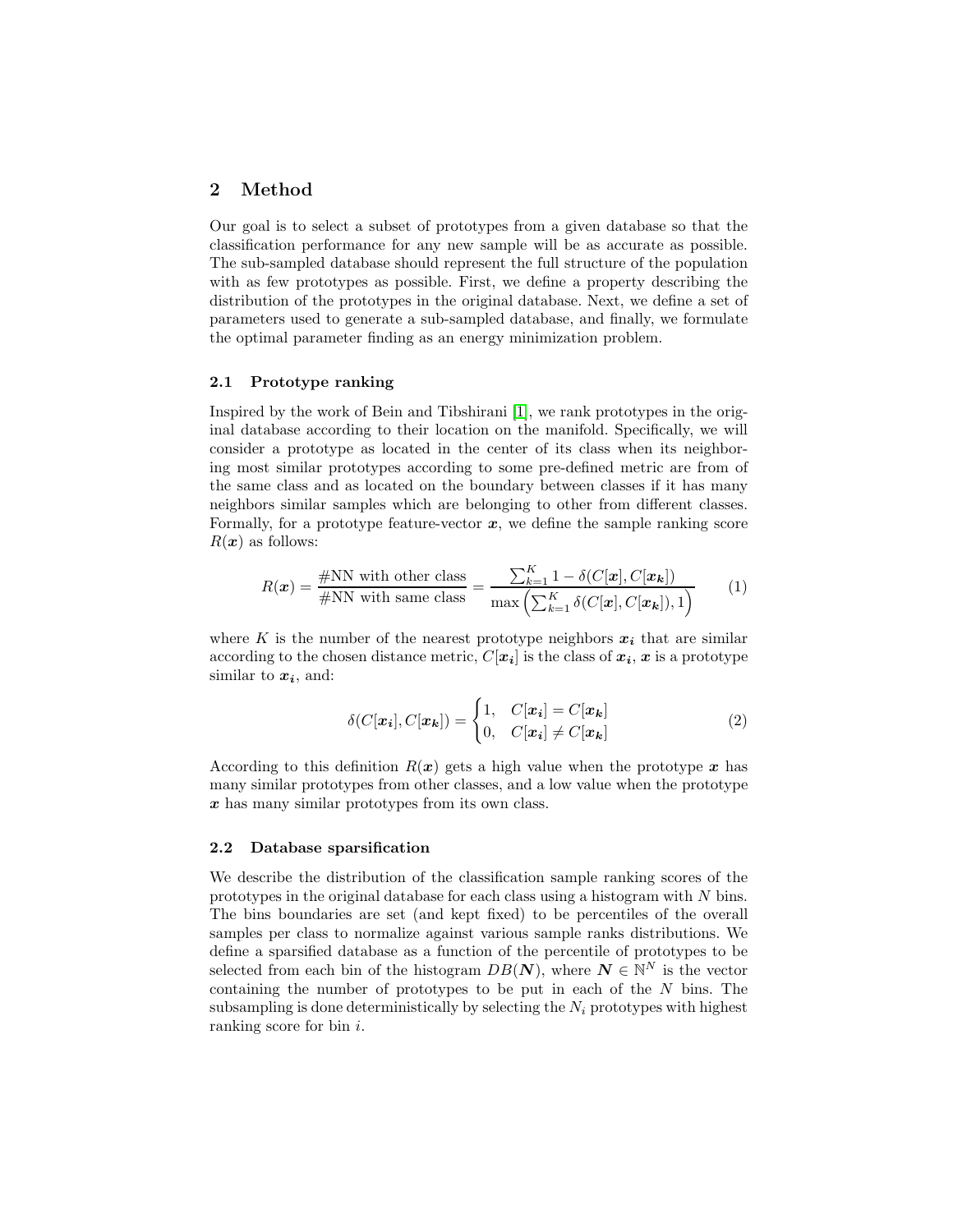#### 2.3 Database optimization

Given the function  $DB(N)$  to sample the original database, we define a functional to estimate the sampling parameters  $N$  i.e. the number of prototypes per bin. Our goal is to find  $N$  that maximizes the capability of the sampled database to correctly classify each sample while minimizing the overall number of samples. We also would like the classification to be robust to small variations in the samples. Formally, our functional is defined as:

<span id="page-3-0"></span>
$$
E_{\alpha,\beta}(\mathbf{N}) = \sum_{i=1}^{M} \overbrace{\rho(\mathbf{N}, \mathbf{x_i})}^{\text{robustness}} + \alpha \sum_{i=1}^{M} \overbrace{\left(C(\mathbf{x_i}) - f\left(DB(\mathbf{N}), \mathbf{x_i}\right)\right)^2}^{\text{fidelity}} + \beta \overbrace{\|DB(\mathbf{N})\|}^{\text{sparsity}} \tag{3}
$$

where:  $DB(N)$  is the sampled database constructed from the original database by sampling the different bins according to the percentiles specified by  $N$ ,  $f(DB(N), x_i)$  is the classification of the prototype  $x_i$  using the sampled database  $DB(N), \|DB(N)\|$  is the number of the prototype in the sampled database  $DB(N)$ , M is the number of prototypes in the original database,  $\alpha, \beta$  are weighting meta-parameters controlling the contribution of each term, and  $TV(N)$  measures the robustness of the the classification of each prototype using  $DB(N)$  to a small variation in its appearance as follows:

$$
\rho(\mathbf{N}, \mathbf{x}) = \sum_{j=1}^{J} ||f\left(DB(\mathbf{N}), \mathbf{x}\right) - f\left(DB(\mathbf{N}), \mathbf{x} + \mathbf{e}_j\right)||_1 \tag{4}
$$

where J is the dimension of the prototype  $x$ , the unit vector  $e_j$  is of the same dimension as with zeros at all entries except at entry j, and  $\|f(DB(N), x)$  $f(DB(N), x+e_j)$ <sub>1</sub> is the absolute difference between the classification of x and  $x + e_j$  given the database  $DB(N)$ .

We find the optimal database sampling parameters by minimizing the energy functional:

<span id="page-3-1"></span>
$$
\hat{\mathbf{N}} = \operatorname*{argmin}_{\mathbf{N}} E_{\alpha,\beta}(\mathbf{N})
$$
\n(5)

#### <span id="page-3-2"></span>2.4 Coronary Lumen Segmentation

We apply the proposed approach to reduce the database size required for the coronary lumen segmentation algorithm proposed by Freiman et al. [\[3\]](#page-7-4). For the sake of completeness, we briefly describe the relevant parts of the algorithm here. We refer the interested reader to a detailed and complete description provided in [\[3\]](#page-7-4). The algorithm formulates the segmentation task as an energy minimization problem over a cylindrical coordinate system [\[6\]](#page-7-8) where the warped volume along the coronary artery centerline is expressed with the coordinate  $i$  representing the index of the cross-sectional plane, and  $\theta$ , r represent the angle and the radial distance determining a point in the cross-sectional plane

$$
E(X) = \sum_{p \in P} \psi_p(x_p) + \lambda \sum_{p,q \in E} \varphi_{p,q}(x_p, x_q)
$$
 (6)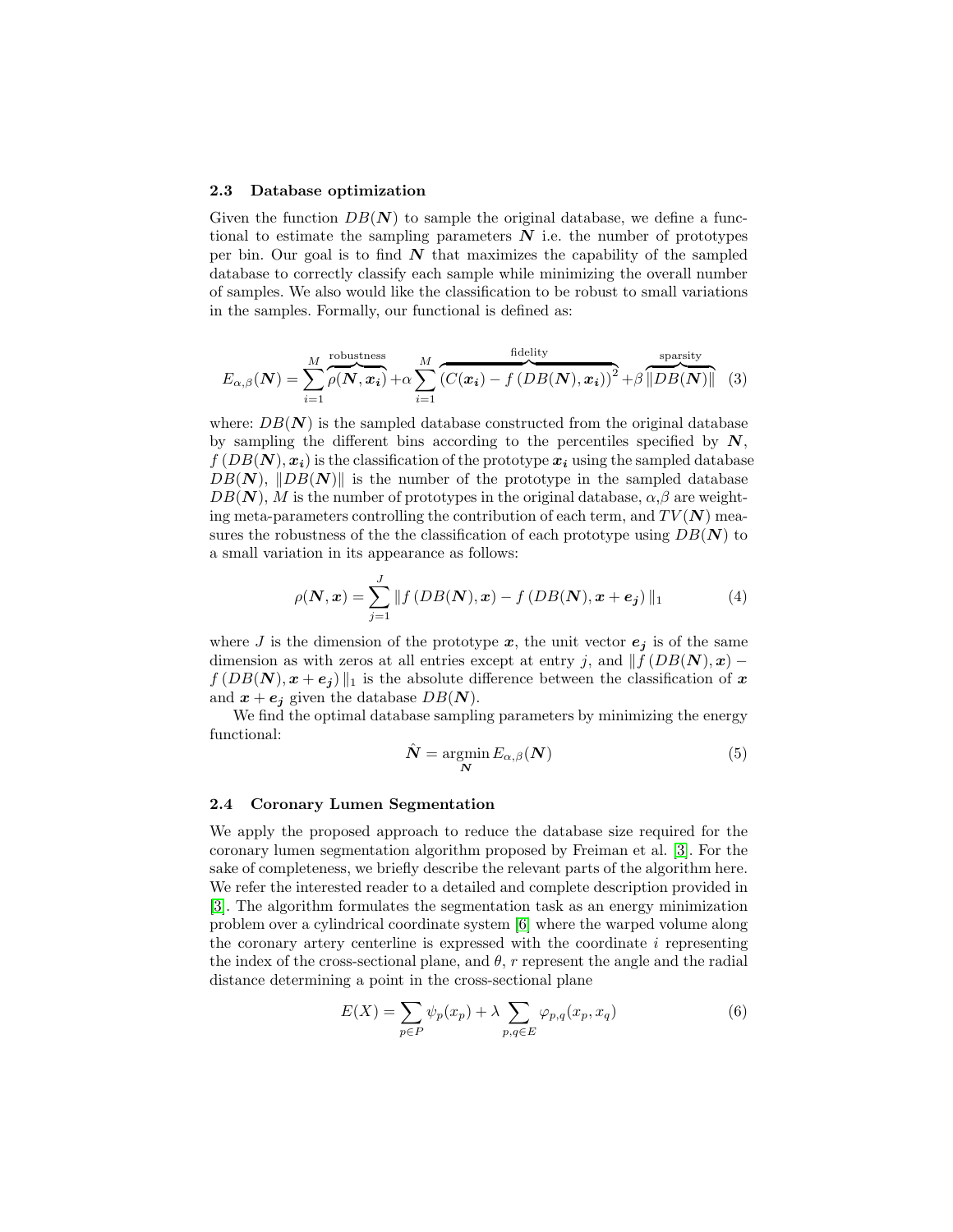where  $P$  is the set of sampled points,  $x_p$  is a vertex in the graph representing the point  $(i^{x_p}, \theta^{x_p}, r^{x_p})$  sampled from the original CCTA volume,  $\psi_p(x_p)$  represents the likelihood of the vertex to belong to the lumen or the background class, p, q are neighboring vertices according to the employed neighboring system E, and  $\varphi_{p,q}(x_p, x_q)$  is a penalty for neighboring vertices belonging to different classes ensure the smoothness of the resulted surface. The algorithm uses the KNN algorithm [\[2\]](#page-7-0) to calculate the likelihood of each vertex  $x_n$  belonging to the coronary lumen from a large training database with rays sampled from cardiac CTA data along with manually edited lumen boundary location represented as a binary rays serving as the database prototypes. The likelihood term is additionally adjusted to account for partial volume effects and a L2 norm used as the regularization term as described in [\[3\]](#page-7-4).

#### 2.5 Application of the database optimization

The original database used in the coronary lumen segmentation algorithm consists of ∼2,130,000 prototypes obtained from 97 CCTA datasets segmented manually by a cardiac CT expert. We consider the lumen radii as the different classes of the rays. We use the L2 norm as the distance metric to define the sample rank (Eq. [1\)](#page-2-0), and experimentally set the number of bins in the histogram N (Eq. [3\)](#page-3-0) to 5. We optimize the functional hyperparameters to achieve the maximal area under the curve (AUC) for CT-FFR estimates with the segmentations obtained using the optimized database with invasive FFR measurements as the reference. Formally, we define a two-phase optimization task, where the outer loop optimized the model hyperparameters  $\alpha$  and  $\beta$ :

<span id="page-4-0"></span>
$$
\widehat{\alpha,\beta} = \underset{\alpha,\beta}{\text{argmax}} \, AUC \left( FFR_{CT} \left( DB \left( \mathbf{N} \right) \right) - FFR_{GT} \right) \tag{7}
$$

and the inner loop find the optimal model parameters for given  $\alpha$ ,  $\beta$  using Eq. [5.](#page-3-1) We carried out the optimization using the derivative-free BOBYQA algorithm by Powel et al. [\[10\]](#page-7-9).

## 3 Experimental results

We use two data sets as follows. The first dataset consists of CCTA data of 132 coronary lesions that were retrospectively collected from the medical records of 97 subjects who underwent a CCTA and invasive coronary angiography with invasive FFR measurements due to suspected CAD. CCTA data was acquired using either a Philips Brilliance iCT (gantry rotation time of 0.27 sec.) or Philips Brilliance 64 (gantry rotation time of 0.42 sec.). Acquisition mode was either helical retrospective ECG gating  $(N=54)$  or prospectively ECG triggered axial scan (N=43). The kVp range was  $80 - 140$  kVp and the tube output range was  $600 - 1000$  mAs for the helical retrospective scans and  $200 - 300$  mAs for the prospectively ECG triggered scans.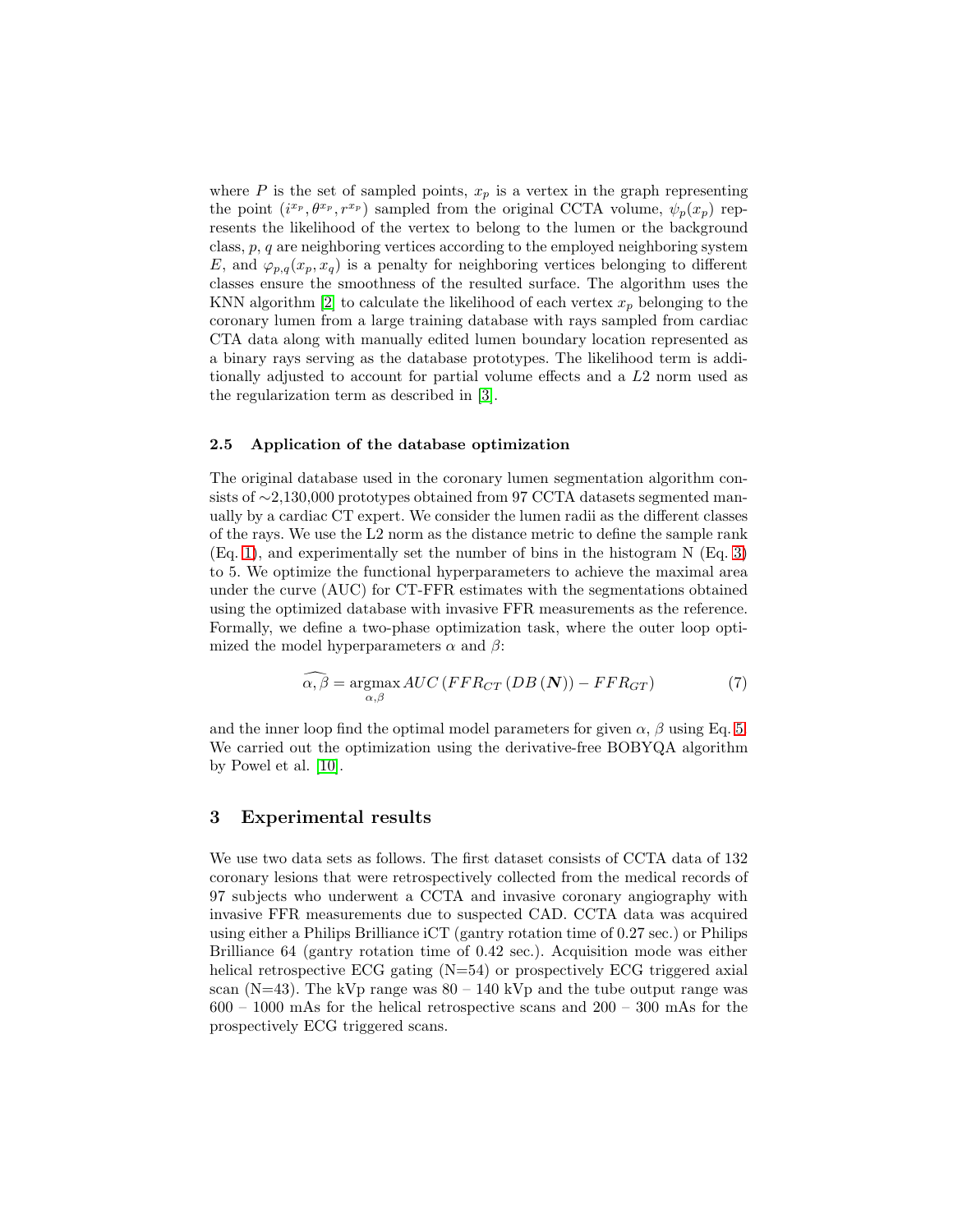<span id="page-5-0"></span>Table 1: Summary statistics of hemodynamic significance assessment of coronary lesions by means of CT-FRR based on automatic segmentation with the entire database and with the optimized database. Results presented for all  $(N=132)$ lesions and specifically for obstructive (Obst.) lesions (N=76) separately.

|                  | $\left \text{Sensitivity}\right \text{Specificity}$ Accuracy AUC |                                         |  |  |  |  |  |  |
|------------------|------------------------------------------------------------------|-----------------------------------------|--|--|--|--|--|--|
|                  |                                                                  | All Obst. All Obst. All Obst. All Obst. |  |  |  |  |  |  |
|                  |                                                                  |                                         |  |  |  |  |  |  |
| Full<br>database |                                                                  |                                         |  |  |  |  |  |  |

Cross-sectional area (CSA) based stenosis quantification was performed by an expert reader on 132 lesions, out of which 56 were diagnosed as non-obstructive lesions (CSA stenosis less than 50%) and 76 diagnosed as obstructive lesions (CSA stenosis 50%-90%). According to the invasive FFR measurements, 48 lesions were hemodynamically significant ( $FFR \leq 0.8$ ) and 84 lesions were nonsignificant (FFR>0.8). The coronary artery centerlines and the aorta segmentation were computed automatically and adjusted manually by a cardiac CT expert  $(-)$  to account for algorithm inaccuracies using a commercially available software dedicated to cardiac image analysis (Comprehensive Cardiac Analysis, IntelliSpace Portal 6.0, Philips Healthcare).

We tuned the model hyper-parameters and optimized the database using Eq. [5](#page-3-1) and [7.](#page-4-0) Next, we segmented the coronary tree with Freiman's et al algorithm [\[3\]](#page-7-4) with the full and the optimized databases. Finally, we performed the flow simulations using the lumped parameter model (LM) proposed by Nickisch et al. [\[8\]](#page-7-10).

We compared the flow simulation results from the 3D coronary tree models generated using the coronary lumen segmentation algorithm described in section [2.4,](#page-3-2) with the full and optimized training databases. The optimization process reduced the database size by 96% from  $\sim$ 2,130,000 prototypes to ∼84,000 prototypes. Fig. [1](#page-6-0) illustrates the reduction in the number of prototypes in the database at the different bins of the prototypes histogram. The Functional-based optimization prefers to keep prototypes with low sample ratio (i.e closer to the center of mass of each class) in the optimized database. Table [1](#page-5-0) summarizes the performance metrics for assessing the hemodynamic significance of coronary lesions with automatic segmentation using the entire and optimized database for entire set of coronary lesions and specifically for obstructive lesions (Cross Sectional Area (CSA) stenosis≥50%). The flow simulation results are slightly better using the optimized database compared to the results of the full database, although the optimized database has much less prototypes compared to the full database.

Fig. [2](#page-6-1) depicts representative examples of straight multi-planar reconstructed images of coronary artery segmentation results with the optimized (green) and the full (red) database. Table [2](#page-6-2) presents the segmentation accuracy results of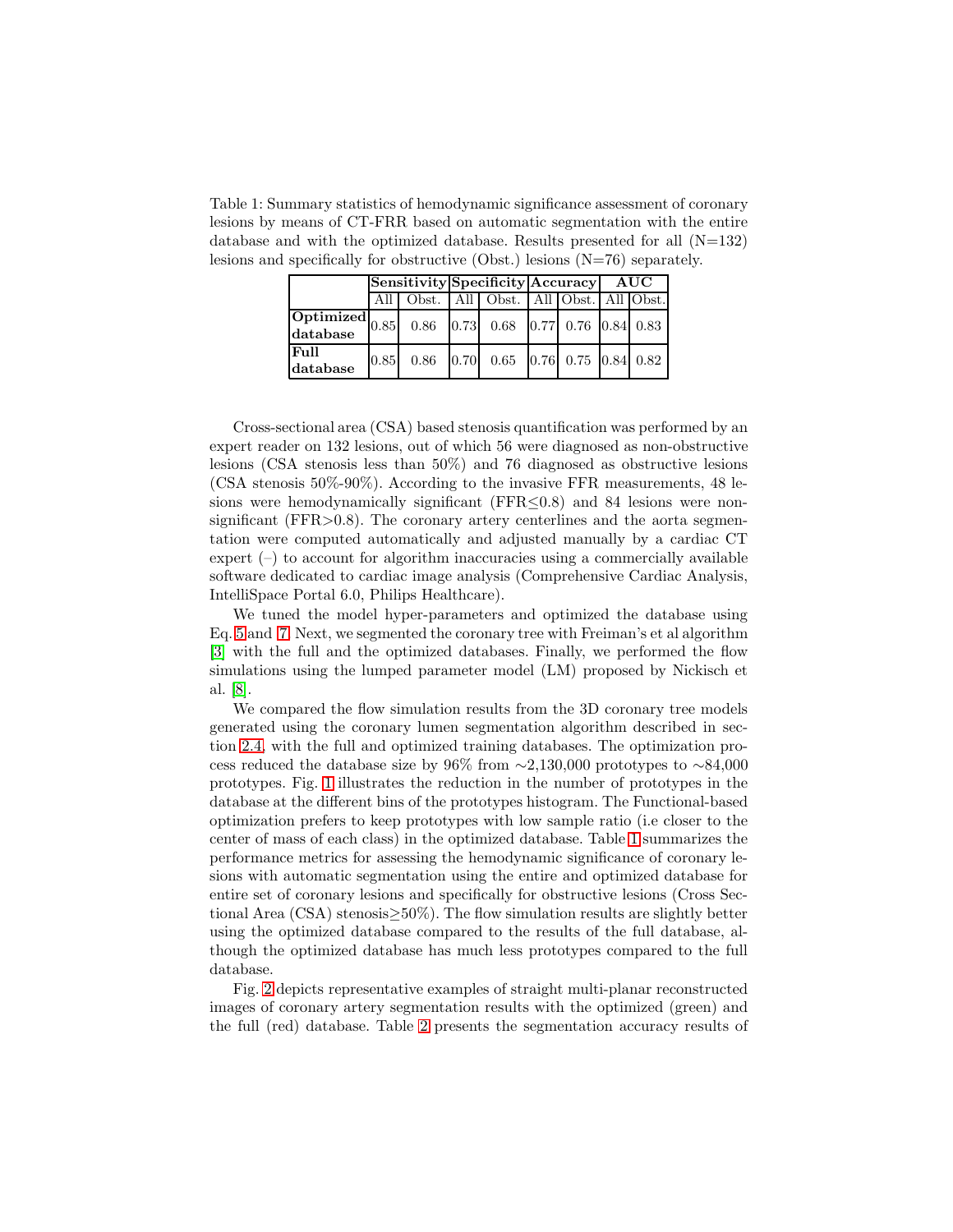<span id="page-6-0"></span>

Fig. 1: The database reduction for each bin of the histogram of prototypes. The red bars indicate 100% of the original database and the green bars indicates the percentage of the remaining prototypes after the optimization. Optimized database sampling parameter for each bin is listed above the optimized histogram.

<span id="page-6-1"></span>

Fig. 2: Representative example of straight multi-planar reconstructed images of coronary artery segmentation results with the optimized (green) and full database.

<span id="page-6-2"></span>Table 2: Summary statistics of coronary lumen segmentation accuracy using the MICCAI 2012 challenge evaluation framework [\[5\]](#page-7-7) for the training datasets (18 cases, 78 coronary segments). Results presented for healthy and diseased segments separately and in the relevant metric units.

|                       | Dice $(\%)$ |      |      |      | $MSD$ (mm) $MAX SD$ (mm) |                                                 |  |
|-----------------------|-------------|------|------|------|--------------------------|-------------------------------------------------|--|
|                       |             |      |      |      |                          | Healthy Disease Healthy Disease Healthy Disease |  |
| Optimized<br>database | 0.69        | 0.74 | 0.49 | 0.27 | 1.69                     | 1.24                                            |  |
| Full<br>database      | 0.69        | 0.74 | 0.49 | 0.27 | 1.69                     | 1.22                                            |  |

our algorithm with the original and optimized database using the MICCAI 2012 challenge framework training data [\[5\]](#page-7-7). We refer the reader to the challenge website [\[5\]](#page-7-7) for further comparison with the rest of the methods and with the observer performance.